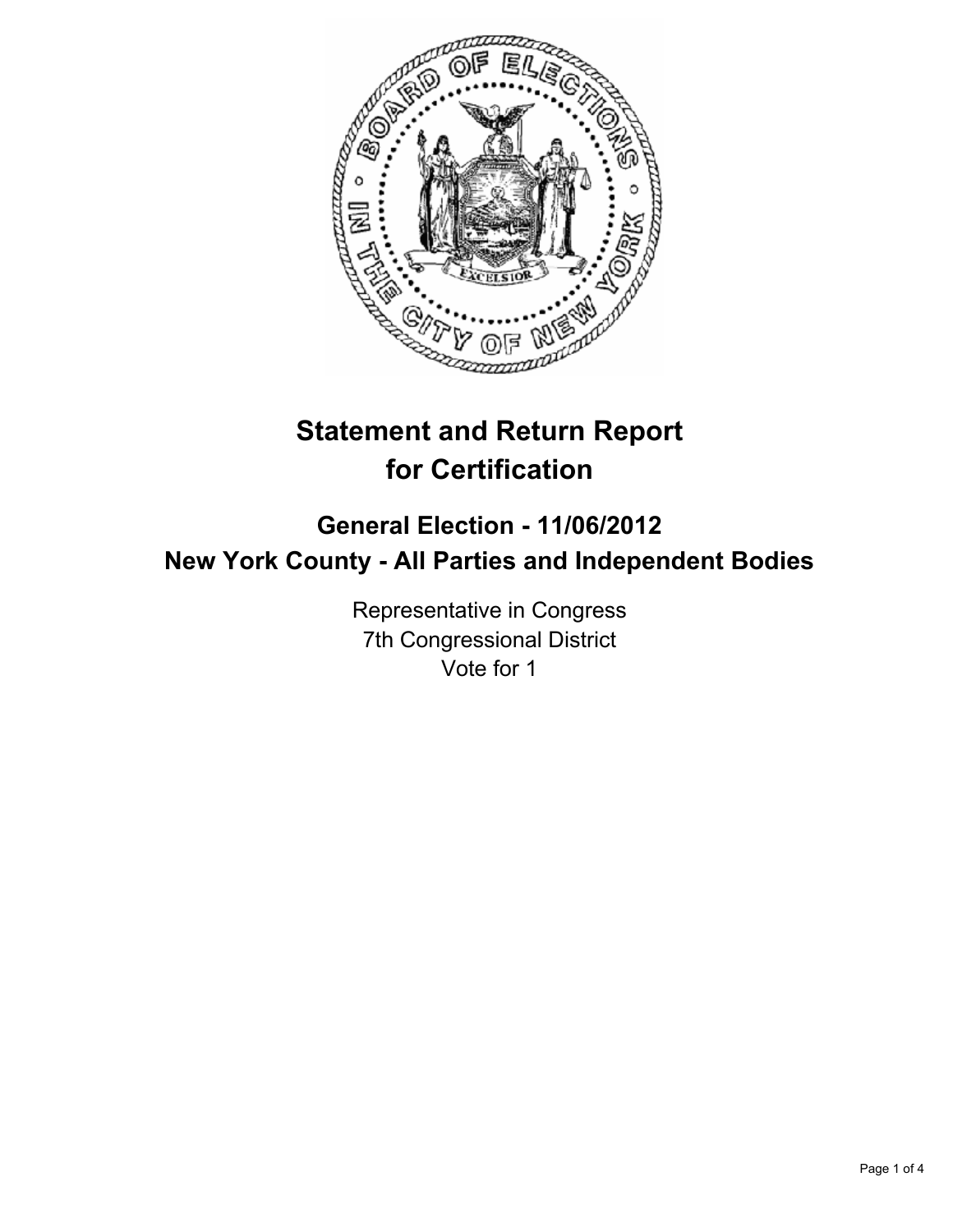

## **Assembly District 65**

| <b>PUBLIC COUNTER</b>                                    | 17,321         |
|----------------------------------------------------------|----------------|
| <b>EMERGENCY</b>                                         | 0              |
| ABSENTEE/MILITARY                                        | 399            |
| <b>FEDERAL</b>                                           | 182            |
| <b>SPECIAL PRESIDENTIAL</b>                              | 0              |
| <b>AFFIDAVIT</b>                                         | 2,022          |
| <b>Total Ballots</b>                                     | 19,924         |
| Less - Inapplicable Federal/Special Presidential Ballots | 0              |
| <b>Total Applicable Ballots</b>                          | 19,924         |
| NYDIA M. VELAZQUEZ (DEMOCRATIC)                          | 13,113         |
| JAMES MURRAY (CONSERVATIVE)                              | 966            |
| NYDIA M. VELAZQUEZ (WORKING FAMILIES)                    | 658            |
| ALANA LESCZYSKI (WRITE-IN)                               | 1              |
| ANDY BERG (WRITE-IN)                                     | 1              |
| CAROLYN B. MALONEY (WRITE-IN)                            | 4              |
| CHARLES B. RANGEL (WRITE-IN)                             | $\overline{2}$ |
| CHARLIE BROWN (WRITE-IN)                                 | $\mathbf{1}$   |
| MICHAEL ANDREW (WRITE-IN)                                | $\mathbf{1}$   |
| NATALIE LEWINSKY (WRITE-IN)                              | 1              |
| PAVEL LEMPERT (WRITE-IN)                                 | 1              |
| STEPHEN COLBERT (WRITE-IN)                               | 1              |
| UNATTRIBUTABLE WRITE-IN (WRITE-IN)                       | $\overline{7}$ |
| <b>Total Votes</b>                                       | 14,757         |
| Unrecorded                                               | 5,167          |

#### **Assembly District 66**

| <b>PUBLIC COUNTER</b>                                    | 18 |
|----------------------------------------------------------|----|
| <b>EMERGENCY</b>                                         | 0  |
| ABSENTEE/MILITARY                                        | 0  |
| FEDERAL                                                  | 1  |
| <b>SPECIAL PRESIDENTIAL</b>                              | 0  |
| AFFIDAVIT                                                | 2  |
| <b>Total Ballots</b>                                     | 21 |
| Less - Inapplicable Federal/Special Presidential Ballots | 0  |
| <b>Total Applicable Ballots</b>                          | 21 |
| NYDIA M. VELAZQUEZ (DEMOCRATIC)                          | 17 |
| JAMES MURRAY (CONSERVATIVE)                              | 0  |
| NYDIA M. VELAZQUEZ (WORKING FAMILIES)                    | 0  |
| <b>Total Votes</b>                                       | 17 |
| Unrecorded                                               | 4  |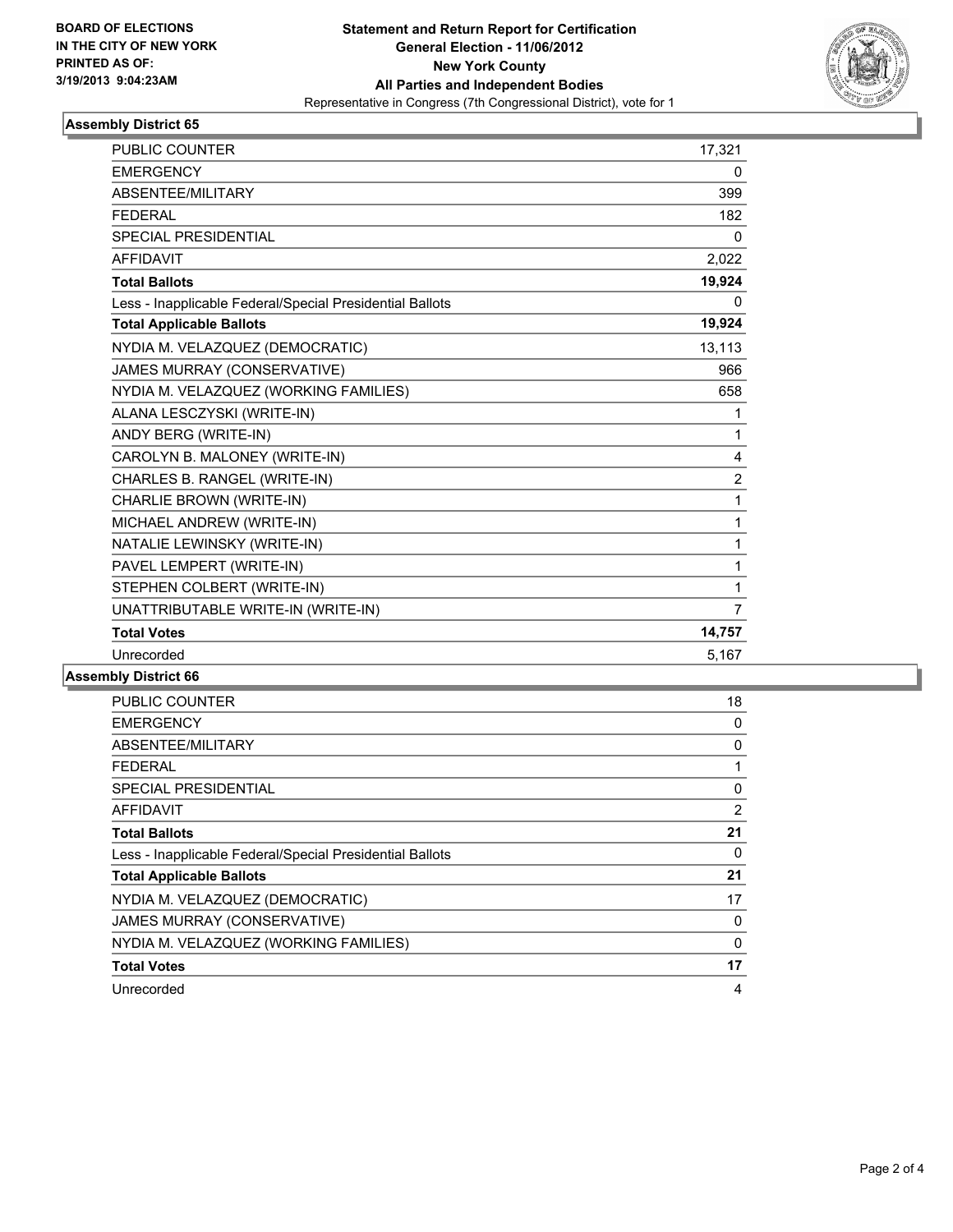

## **Assembly District 74**

| PUBLIC COUNTER                                           | 5,083    |
|----------------------------------------------------------|----------|
| <b>EMERGENCY</b>                                         | 6        |
| <b>ABSENTEE/MILITARY</b>                                 | 56       |
| FEDERAL                                                  | 9        |
| <b>SPECIAL PRESIDENTIAL</b>                              | $\Omega$ |
| <b>AFFIDAVIT</b>                                         | 816      |
| <b>Total Ballots</b>                                     | 5,970    |
| Less - Inapplicable Federal/Special Presidential Ballots | 0        |
| <b>Total Applicable Ballots</b>                          | 5,970    |
| NYDIA M. VELAZQUEZ (DEMOCRATIC)                          | 4,288    |
| JAMES MURRAY (CONSERVATIVE)                              | 108      |
| NYDIA M. VELAZQUEZ (WORKING FAMILIES)                    | 111      |
| UNATTRIBUTABLE WRITE-IN (WRITE-IN)                       |          |
| <b>Total Votes</b>                                       | 4,508    |
| Unrecorded                                               | 1.462    |